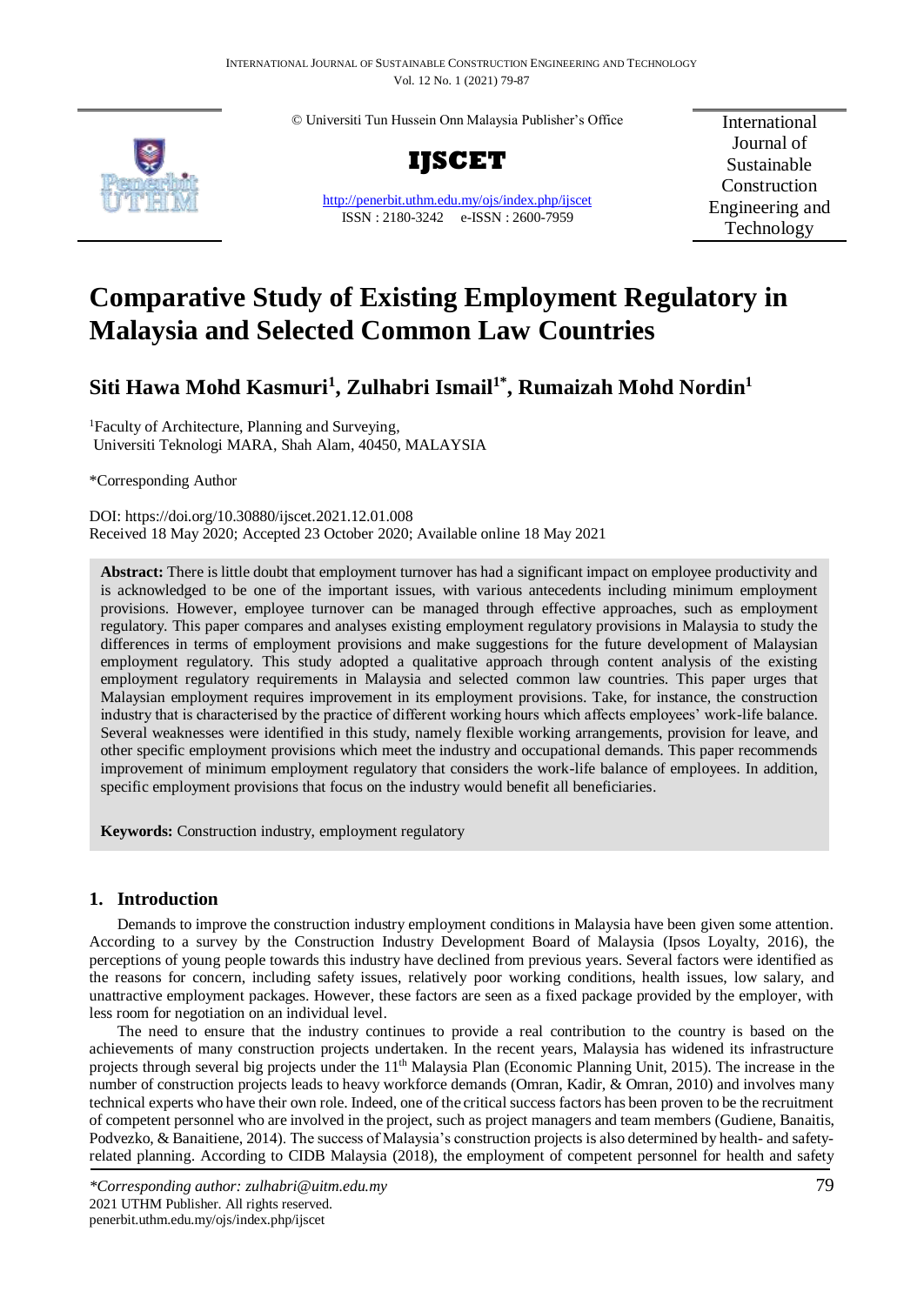issues leads to a better site safety management. In view of this, the role of communication for competent personnel is of utmost importance (Omran et al., 2010) and the retention of such professionals is crucial. Also, although protection for employees will be most effective if there are mandatory requirements, the protection of employment in Malaysia can be further improved.

## **2. Review of Related Literature**

Construction employee is categorised into two groups, namely the blue-collar and the white-collar. The latter has technical skills obtained from college, which allow them to hold professional positions (Townsend, Lingard, Bradley, & Brown, 2011) for a higher salary. In Malaysia, some professional construction bodies have made it compulsory for professional registration to allow employment (Board of Engineers Malaysia, 2015), thus showing the crucial involvement of the professional bodies. The salary range of the professional is between MYR2500 to MYR6000, approximately USD574 to USD1379 (Jobstreet.com Sdn. Bhd., 2016; Kelly and Capita Global, 2019). However, the industry demands have put the employee to work longer than expected. This situation affects their work-life negatively (Oo, Feng, & Lim, 2019; Turner, 2016). It is also observed that the construction industry working style is difficult, with relatively less rest time as the employees sometimes work in standby mode (Rosa, Hon, Xia, & Lamari, 2017). The demand for long working hours contributes to work-life conflicts (Rosa et al., 2017) through adverse outcomes such as stress (Turner & Mariani, 2016). A reasonable approach can be utilised, including the introduction of flexible working hours. However, the construction industry reacts differently towards this approach (Townsend et al., 2011), which means that employee does have insufficient rest time. The implications, however, are not generalised to all employees, but only the professionals (Turner & Mariani, 2016). Apart from the issue of working hours and its consequences, poor employment practice is another issue highlighted. The concern about pregnancy and breastfeeding has been highlighted as crucial through different treatments, consequent to the practice of different policies (French & Strachan, 2015). It can be mentioned that the highly demanding nature of the construction industry may harm employee's work-life demands. Therefore, the effect would also contribute to the employee turnover.

Previous studies have sought to identify the factors that influence employee turnover, with several studies showing that employee turnover is associated with organisational management (see [Table 1\)](#page-1-0). Zaheer et al. (2019) claimed that turnover was mainly due to teamwork perceptions, rather than the attitude of leadership towards safety and skills management. Some studies also found human resource management (HRM) packages to be one of the main reasons for turnover. Gao, Wen, and Zhang (2019) found that salary and its increments, together with overtime allocation, were the contributing factors. Klundert, Broek, and Yesuf (2018), in contrast, identified a variety of different factors from different perspectives as the catalysts, such as social and personal opportunities, career development, procedural issues, and financial improvement.

<span id="page-1-0"></span>

| Table 1 - Selected TTevibus Tullibret Studies                                |                                  |  |  |
|------------------------------------------------------------------------------|----------------------------------|--|--|
| <b>Turnover Determinants</b>                                                 | Authors                          |  |  |
| Teamwork role in turnover                                                    | Zaheer et al., 2019              |  |  |
| Improvement on compensation                                                  | Klundert, Broek and Yesuf, 2018; |  |  |
|                                                                              | Gao, Wen and Zhang, 2019         |  |  |
| Overtime allocation                                                          | Gao, Wen and Zhang, 2019         |  |  |
| Organisation procedure                                                       | Klundert, Broek and Yesuf, 2018; |  |  |
|                                                                              | Hussain and Khan, 2018           |  |  |
| Opportunities in career development                                          | Klundert, Broek and Yesuf, 2018  |  |  |
| Relationship within organisation                                             | Daykin et al., 2018              |  |  |
| Justice implementation on compensation and compensation related decision     | Hussain and Khan, 2018;          |  |  |
| Performance management                                                       | Valle and Ruz, 2015              |  |  |
| Demographic element as the employee turnover determinant                     | Reuben, 2019                     |  |  |
| Differences of effect towards gender on the use of social media at workplace | Zhang, Ma, Xu, and Xu, 2018      |  |  |
| The role of gender in turnover                                               | Scanlan and Still, 2019          |  |  |
| Burnout and low commitment affects occupational group differently            | Willard-Grace et al., 2019       |  |  |
| Likeliness to stay is different across occupational groups                   | Korff et al., 2015               |  |  |
| Age as turnover determinant                                                  | Gao et al., 2019                 |  |  |
| Social media usage in the workplace                                          | Zhang, Ma, Xu, and Xu, 2018      |  |  |

**Table 1 - Selected Previous Turnover Studies**

Daykin et al. (2018) emphasized the importance of having positive relationships within the organisational structure. In addition, Hussain and Khan (2018) examined the role of justice and the practice of justice that led to concerns about compensation and compensation-related decisions, while Valle and Ruz (2015) claimed that turnover could be predicted through performance management.

In addition to management factors, previous studies identified individual contributors to turnover, such as demographic factors which influenced the intention to leave thereby might require different solutions (Reuben, 2019).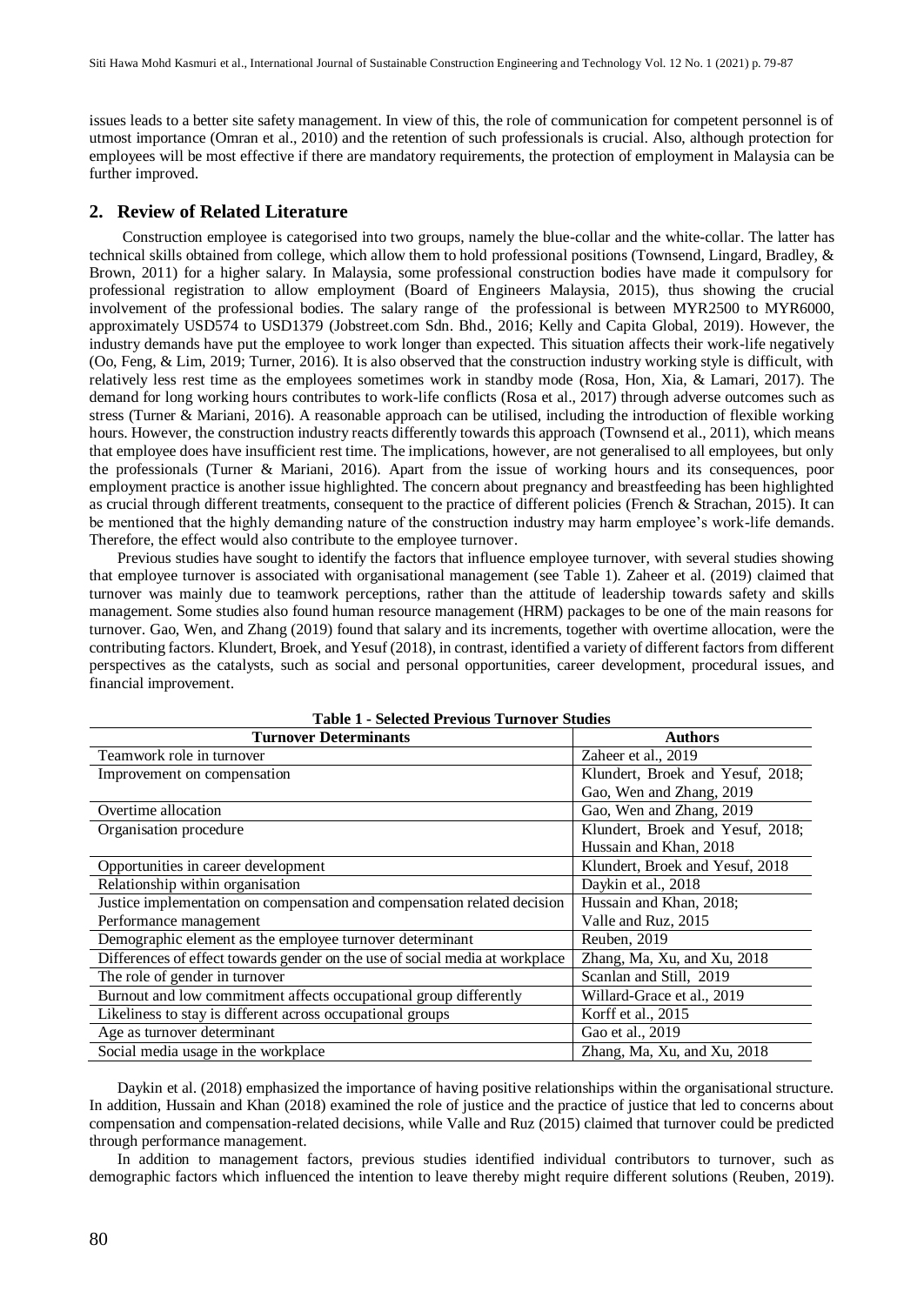Zhang, Ma, Xu, and Xu (2018) explored the usage of social media in the workplace and its relation to turnover, identifying different dimensions based on gender. However, Scanlan and Still (2019) mentioned that work satisfaction and burnout that involve all employees, have no influence on gender. Willard-Grace et al. (2019) found that employees who experienced burnout and low levels of engagement were more likely to leave. However, the finding was based on their study of occupational groups that was not related to general employees. Similarly, Korff, Balbo, Mills, Heyse, and Wittek (2015) found that there was a link between occupational groups and retention in humanitarian programmes. Age was also shown as the factor involved in staff turnover in a study by Gao et al. (2019).

In spite of the presence of such studies on the influence of management and demographic factors on employee turnover, there has been little focus on the effect of existing employment regulatory provisions. There is a need to improve workplace practice in the construction organisation (Harris, Naoum, Rizzuto, & Egbu, 2020). However, it would not be useful in absence of the guide from the employment regulatory. In order to fill in the gap, this comparative study attempts to investigate the existing employment regulatory in Malaysia. This paper is led by two research questions, namely what is the existing employment regulatory framework and weaknesses of the existing framework as compared to other countries? In view of this investigation, the following section outlines the chosen research methodology, findings, discussion, and conclusion for this study.

## **3. Research Methodology**

This study adopted a qualitative approach research design that would allow the researcher to analyse data in a readable form whereby the sources that can be seen, read, interpreted, and acted upon (Krippendorff, 2004, p.17; Hsieh & Shannon, 2005). Naturally, the existing employment regulatory in Malaysia was used as a fundamental basis for this study to meet the research objective of improving the regulatory. This regulatory took the form of basic terms and conditions of employment, and comparisons were made between the existing employment regulatory from the three selected common law countries, namely Australia, Canada, and the UK.



**Fig. 1 - The workflow to access the employment regulatory in selected common law countries**

<span id="page-2-0"></span>The process of searching for these employment regulatory requirements was initiated in August 2019. For Malaysia, the database used was derived from the Attorney General's Chamber of Malaysia<sup>1</sup> in order to establish the features of Malaysian employment regulatory framework. For other selected common law countries, the workflow is as shown in [Fig.](#page-2-0) *1*. Reference was made to the International Labour Organisation (ILO) website in order to retrieve access links to each country's database. Through the Employment Protection Legislation Database (EPlex)<sup>2</sup> the feature in the ILO website, the link to the document was an early reference. This feature allowed online access of regulatory that are based on a constantly updated legislation of each country. After the links were accessed, the updated version of the regulatory was reviewed. Based on the search process, the current employment regulatory framework was identified. As a basis, the Malaysian employment regulatory framework applies the Employment Act 1955 (Amendment 2012). For Australia and Canada, the Fair Work Act of 2009 (Amendment 2018) and the Canada Labour Code 2019 are currently applied, respectively. The United Kingdom applies the employment legislation found in the Employment Rights Act of 1996 (Amendment 2019).

## **4. Findings**

 $\overline{a}$ 

This section elaborates the review findings of the employment regulatory in Malaysia and selected common law countries. The summary of findings can be found i[n Table 2](#page-3-0) and

<sup>&</sup>lt;sup>1</sup> The database can be retrieved at  $\frac{www.age.gov.my.}{www.age.gov.my.}$  Date accessed; 15 August 2019

<sup>&</sup>lt;sup>2</sup> The database can be retrieved a[t www.ilo.org/dyn/eplex/.](http://www.ilo.org/dyn/eplex/) Date accessed; 20 August 2019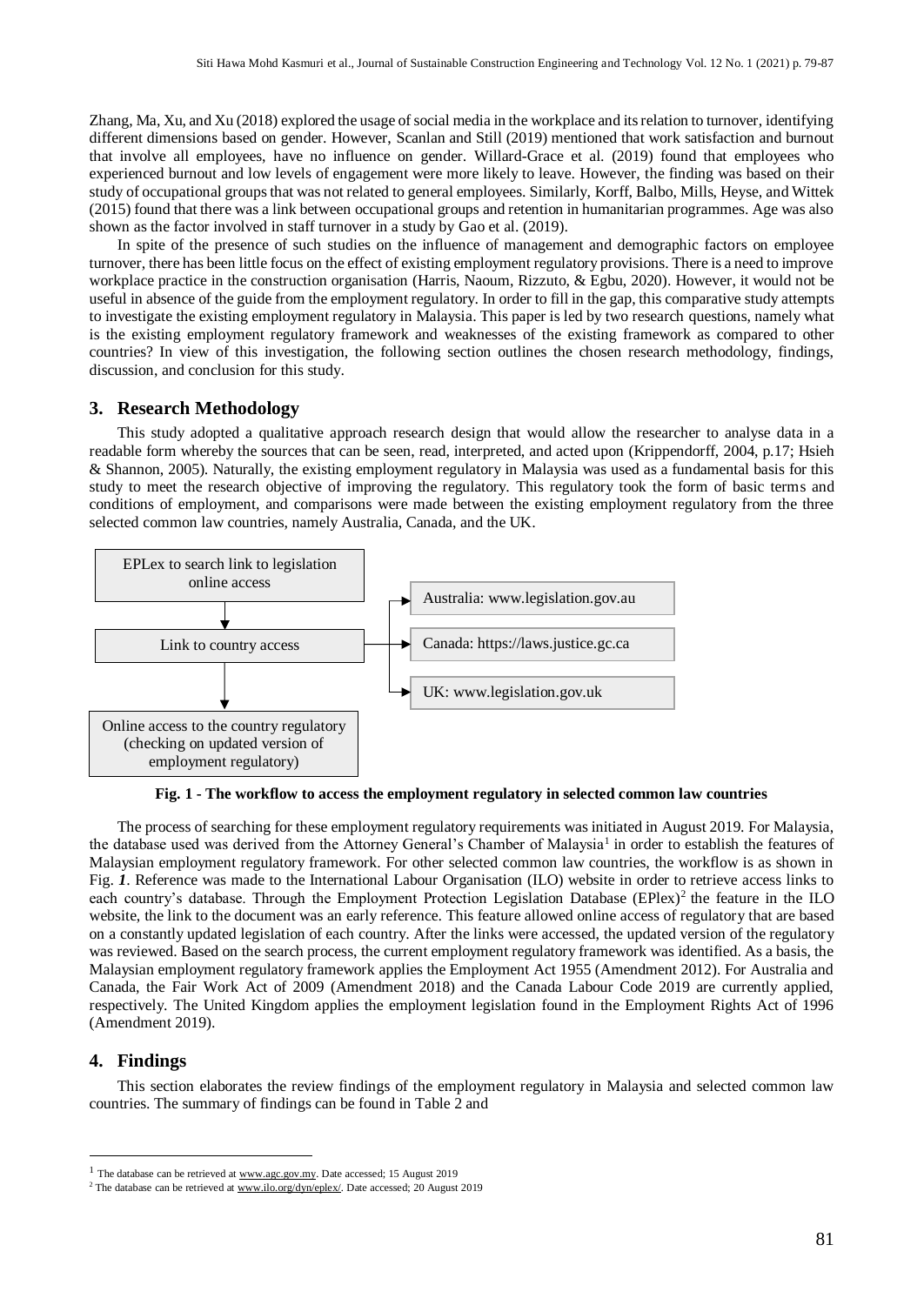[Table](#page-3-1) *3*.

## **4.1 Malaysia**

Malaysia has set limitations on its employment regulatory jurisdiction based on occupational groups and range of salary. Regarding its occupational groups, Malaysia has made an effort to protect manual employees regardless of salary, protecting them through its minimal employment requirements via the Employment Act 1955. Other employee groups would have similar protection to manual employees if they earned less than MYR2,000 (approximately USD478 at the time of this paper). The jurisdiction of the act extends to employees with salary ranging from MYR2,000 – 5,000 (approximately USD478 – 1196). However, the terms and conditions of employment should be based on an agreed employment contract between both parties.

<span id="page-3-0"></span>

| <b>Provisions</b>                             | <b>Malaysia</b>                                                                        | <b>Australia</b>                                                                                                                                        |
|-----------------------------------------------|----------------------------------------------------------------------------------------|---------------------------------------------------------------------------------------------------------------------------------------------------------|
| <b>Coverage of</b><br><b>Employee</b>         | • Manual employees<br>Employees earn up to MYR2,000<br>• Employees earn MYR2,000-5,000 | All employees, except for vocational<br>placement                                                                                                       |
| <b>Annual Leave</b>                           | Allocation increase based on years of<br>service, begins with 8 days                   | 4 weeks or 5 weeks                                                                                                                                      |
| <b>Maternity Leave</b>                        | • Maximum of 60 days leave<br>• Up to 5 surviving children                             | Maximum of 180 day                                                                                                                                      |
| <b>Sick Leave</b>                             | 60 days (15 weeks) paid sick leave                                                     | Included in personal leave (10 days paid and<br>2 days unpaid)                                                                                          |
| <b>Parental Leave</b>                         | No provision                                                                           | Up to 12 months (48 weeks) and additional<br>12 months on request (unpaid)                                                                              |
| <b>Adoption Leave</b>                         | No provision                                                                           | Unpaid leave on employees request                                                                                                                       |
| <b>Special Leave</b>                          | No provision                                                                           | On the ground of personal, compassionate,<br>family and domestic violence, community<br>service and long service                                        |
| <b>Working Hours</b>                          | 8 hours per day to a total of 48 hours in per<br>week                                  | 38 hours with reasonable additional hours                                                                                                               |
| <b>Flexible Working</b><br><b>Arrangement</b> | No provision                                                                           | May request changes of working<br>arrangements on the ground of taking care of<br>parent or children, disability, carer, 55 years<br>old, family carer. |
| <b>Suspension of Work</b>                     | • Applicable for misconduct matters<br>• up to 14 days with half pay                   | Not Applicable                                                                                                                                          |
| <b>Termination</b>                            | Notice based on year of service begins with<br>four weeks                              | • Notice based on year of service begins<br>with one week<br>• Two weeks' notice for 45 years old<br>employee                                           |

<span id="page-3-1"></span>In terms of minimum employment provision, the Employment Act of 1955 provides items such as leave, working hours, termination notice, and maternity protection. Leave allocation falls into two categories, namely annual and sick leave. Annual leave allocation is applicable for employee who has been working for 12 months, depending on the year or service that begins with 8 days. Sick leave, however, is applicable as soon as employees enter into their employment contract, with an allocation of 60 days. This sick leave allocation includes 14 days of normal medical leave, with the remainder being set aside for the eventuality of hospitalisation. Working hours are to be eight hours a day, with a maximum of 48 hours a week. Employees are also given the right to a rest time of 30 minutes for every five hours of work. Despite the normal working hours, the Malaysian Government has set the maximum overtime working hours to be within 104 hours monthly. There is also an allocation of 14 days leave with half salary for the purpose of conducting domestic inquiries or misconduct issues. In terms of termination notice, both parties are to give at least four weeks as a start and shall increase depending on the year of service. Maternity matters cover all women employees with maternity leave and maternity allowance for up to five surviving children.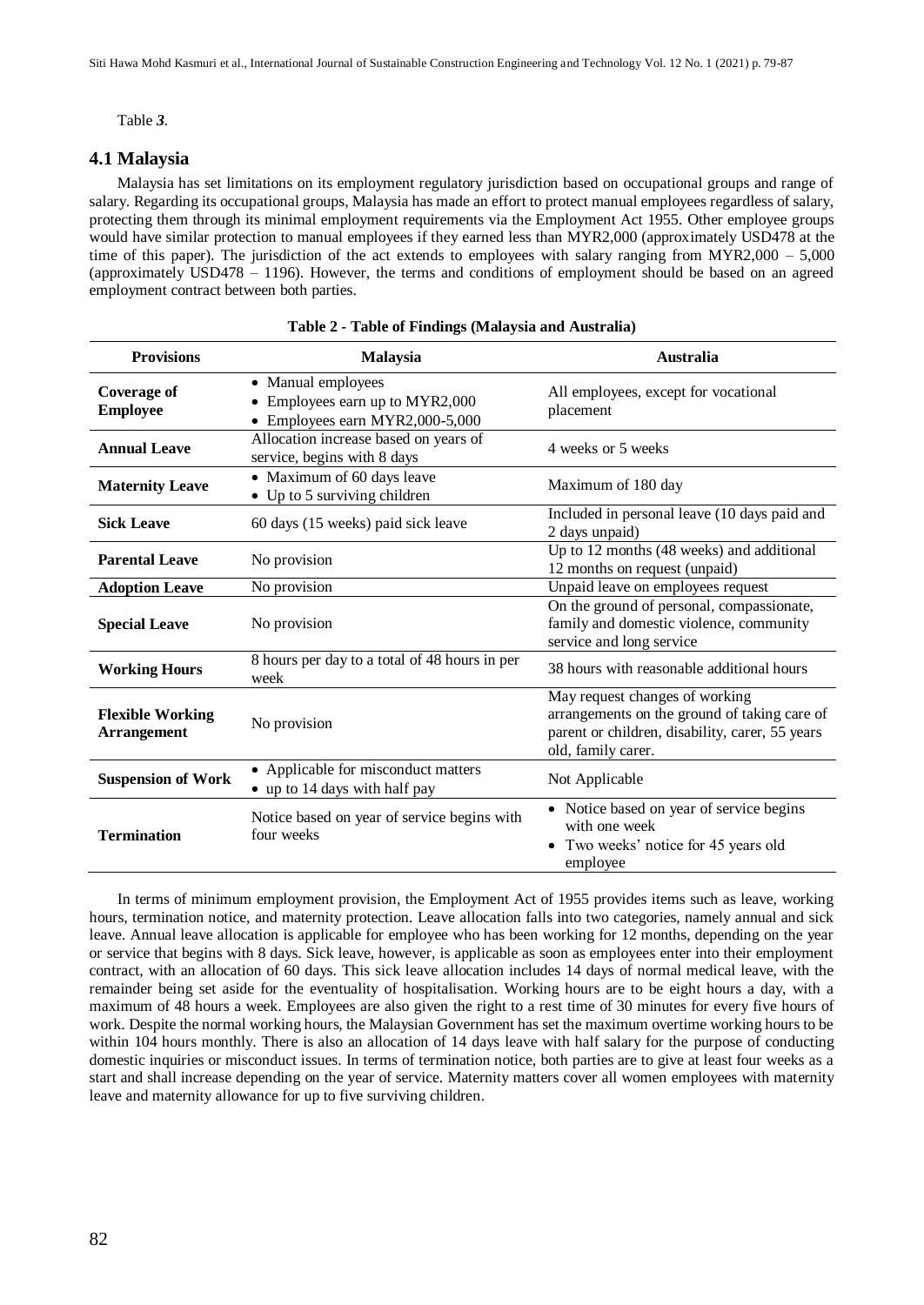| <b>Provisions</b>                             | Canada                                                                                                                                                                           | <b>United Kingdom</b>                                                                                                        |
|-----------------------------------------------|----------------------------------------------------------------------------------------------------------------------------------------------------------------------------------|------------------------------------------------------------------------------------------------------------------------------|
| <b>Coverage of</b><br><b>Employee</b>         | All employees except managers on certain<br>provision (working hours and unfair<br>dismissal)                                                                                    | Employee who enter into contract of service<br>or apprenticeship                                                             |
| <b>Annual Leave</b>                           | Allocation based on years of service, begins<br>with 14 days                                                                                                                     | 28 days including 8 days public holiday                                                                                      |
| <b>Maternity Leave</b>                        | $119 \text{ days}$                                                                                                                                                               | 364 days (normal leave of 182 days and<br>additional of 182 days)                                                            |
| <b>Sick Leave</b>                             | Maximum of 119 days applicable after 3<br>months of service                                                                                                                      | • Paid sick leave applicable with conditions<br>· Different sick pay for agricultural sectors                                |
| <b>Parental Leave</b>                         | 63 weeks                                                                                                                                                                         | 2 weeks parental/shared-parental leave, for<br>employee with 3 months of service                                             |
| <b>Adoption Leave</b>                         | 63 weeks                                                                                                                                                                         | • Adoption leave on request<br>• Time-off is allowed up to five occasions<br>(6.5 hours on every occasion)                   |
| <b>Special Leave</b>                          | Including compassionate care, critical<br>illness leave for family members, leave<br>related to death/disappearance, bereavement<br>leave, leave for family and domestic reasons | Leave for family and domestic matters                                                                                        |
| <b>Working Hours</b>                          | 8 hours per day to a total of 40 hours per<br>week                                                                                                                               | Maximum 48 hours of work per week<br>including overtime                                                                      |
| <b>Flexible Working</b><br><b>Arrangement</b> | Request for job rearrangement in situation<br>of nursing or pregnancy matters                                                                                                    | Employee may apply for flexible working<br>arrangements in certain condition (such as<br>child and family)                   |
| <b>Suspension of Work</b>                     | Not Applicable                                                                                                                                                                   | Up to 182 days due to medical and maternity<br>matters                                                                       |
| <b>Termination</b>                            | Notice based on year of service, begins with<br>one week                                                                                                                         | • Notice based on year of service begins<br>with one week for one month of service<br>• One weeks following years of service |

#### **Table 3 - Table of Findings (Canada and United Kingdom)**

## **4.2 Australia**

Australian employment regulatory is generally applicable to all employees, but not including employees under vocational placement working arrangement. However, the other forms of employment regulatory are based on the industrial and occupational groups and are limited to such groups. The Australian Government manages industrial employment through its own regulatory known as the modern awards. Four modern awards that are applicable to the construction industry include the Architect Award 2010, the Building and Construction General On-site Award 2010, the Joinery and Building Trades Award 2010, and the Surveying Award 2010. These modern awards, however, are excluded from analysis in the present study due to resources and scope.

Leave allocation has a wide coverage in the Australian regulatory, including annual, maternity, sick, parental, adoption, and several cases of special leave. Annual leave allocation becomes applicable once employees enter into employment, starting with four weeks for each year of service. Maternity leave applies to a maximum of six months for pregnant women. However, the starting date of each arrangement is different. Parental leave allocation is on a payment basis up to a maximum of 48 weeks, followed by paid adoption leave, which depends on employee requests and special leave entitlements. There are two payments of parental leave that employees can obtain; one from the employer and another from the Australian Government Parental Leave Payment Scheme. In addition, there is unpaid parental leave on request. Special leave may also be paid and unpaid for the following reasons: personal, compassionate, family and domestic violence, community service, and long service. Regarding working hours, Australians are allowed to work 38 hours a week with reasonable additional hours upon employees' approval.

No suspension of work allocation is provided but flexible working arrangements are allowed based on reasons such as taking care of children, disability, the carer of parents at the age of 55, and family-related matters. In terms of termination notice, both parties may give a termination notice within a stated period that begins with one week for less than a year of service. There is also a special allocation for employees aged 45 years and above to begin with two weeks of termination notice and an additional of one week following each year of service.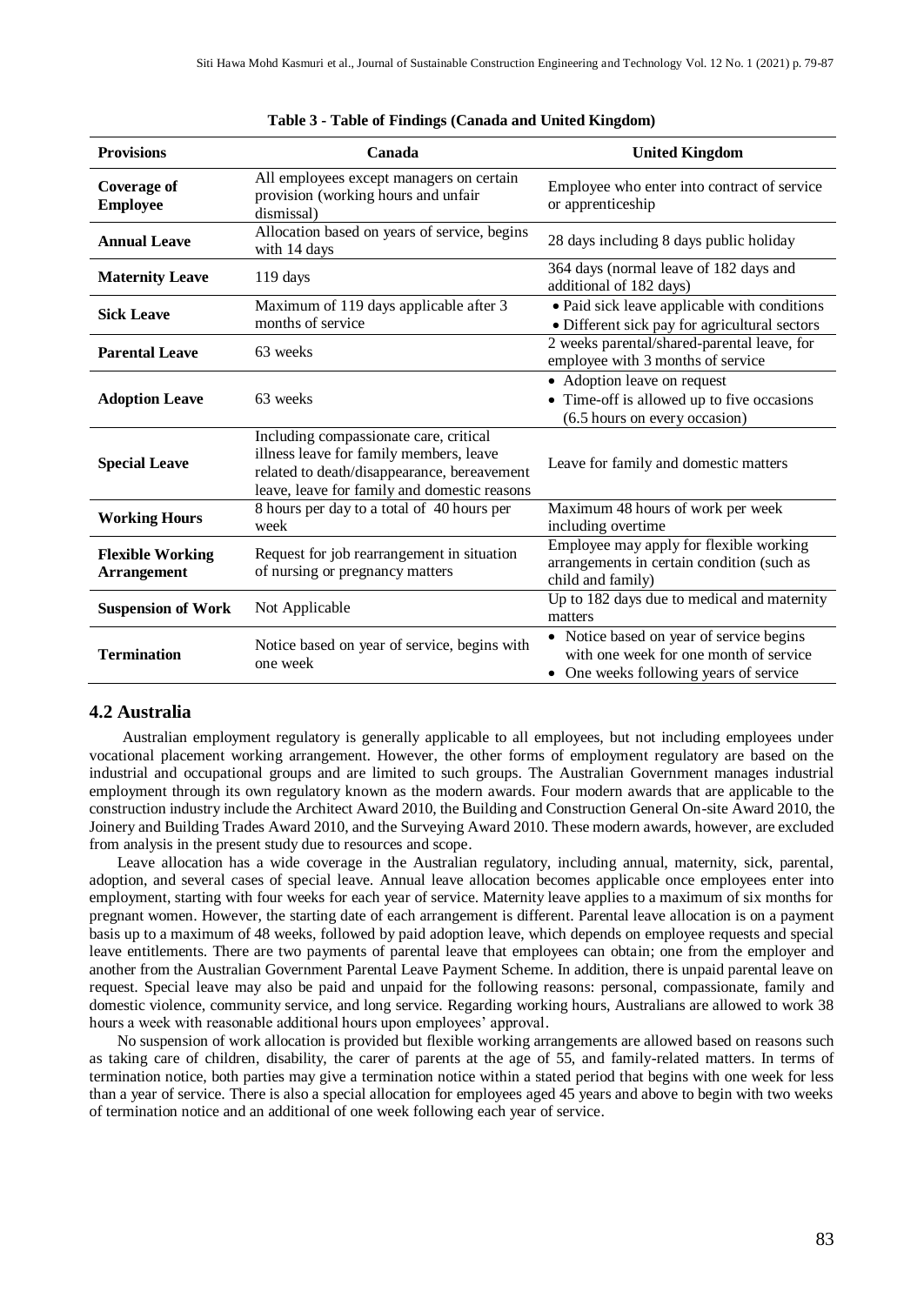## **4.3 Canada**

Canadian employment regulatory applies to general employees but exclude the managerial level on specific provisions such as working hours. Leave allocation has a wide coverage, including annual, maternity, sick, parental, adoption, and several cases of special leave. Annual leave allocation starts with two weeks and increase for each year of service. Maternity leave stretches to a maximum of 17 weeks. Sick leave is limited to 17 weeks after three months of service. Parental leave allocation is on an unpaid basis up to a maximum of 63 weeks, which is applicable to parents of newborn and adopted children. Special leave covers issues of compassionate leave, critical illness for family members, death-related leave, and for family and domestic reasons. Working hours are set at eight hours a day to a maximum of 40 hours a week. Arrangements for overtime should be on an emergency basis with an allowance provided by the employer. There is no suspension of work allocation. Flexible working arrangements are allowed based on nursing or pregnancy matters. Both parties may give a termination notice for a period stated that begins with one week for less than a year of service.

## **4.4 United Kingdom**

The United Kingdom (UK) employment regulatory applies to all employees, including apprentices. Leave allocation has a wide coverage and includes annual, maternity, sick, parental, adoption, and several types of special leave. Annual leave allocation is applicable in the UK, with 28 days of leave, including public holidays. This excludes marine work employees, trainee doctors, and those who are working in the agricultural industry. Maternity leave is granted to a maximum of 26 weeks. Sick leave, which is unpaid, has no limitations, but, interestingly, employees in the UK are paid a small amount of statutory sick pay if their illness continues over a certain amount of weeks. Again, this provision does not apply to those who are working in the agricultural industry. Parental leave of two weeks is applicable to all employees with at least three months of service and can be shared between parents. Adoption leave could be requested by employees at any time to attend adoption-related matters. In the UK, time-off is allowed to attend adoption-related matters, pension matters, employee representative meetings, and dependent issues. Leave to attend study and training must also be provided. The working hours are eight hours a day for 48 hours a week, including overtime work. Suspension from work for 182 days is applicable to medical- and maternity-related issues. Flexible working arrangements are allowed but on the basis of family reasons. Both parties may give a termination notice within the period stated, with one week's notice for one month of service. The notice period is increased by one week for each year of service.

#### **5. Discussions**

In contrast with the selected common law countries, Malaysia has circumscribed its employment legislation protection to specific employees based on their salary and employee classification. This finding is opposed to the salary range of the construction professionals in the executive level that is outside the regulatory coverage (Jobstreet.com Sdn. Bhd., 2016; Kelly and Capita Global, 2019). Although professional employees are required to register with the board (Board of Engineers Malaysia, 2015), the capacity of board in employment is low, and employment protection is still lacking even when the limitation in the regulatory is maintained. Generally speaking, for other common law countries, the employment protection is wider and limitations are given to specific employees, such as vocational placement employees of Australia and managerial level employees of Canada. Interestingly, Australia has also initiated industrialbased employment management. Therefore, the improvement of salary coverage in the Malaysian regulatory should be one of the main concerns.

It is clear that the allocation of annual leave in Malaysia is rather low as compared to the other three countries. The range of annual leave allocation is between 14 days to 28 days. Maternity leave allocation is also low in Malaysia when compared to the range between 119 days to 364 days, as practiced in the other three common law countries. Entitlement to sick pay in Malaysia, however, is similar to Australia and the United Kingdom and is considered reasonable as it is applicable right after employees enter into employment on the basis that the sickness cannot be predicted. However, Canada allows sick leave to be taken only after three months of service. In terms of benefits, the practice of sick leave in Malaysia is in line with other countries that allow payment on the sick leave days. Other types of leave are also practiced in other countries, such as parental, adoption, and special leave in employment to achieve a healthy work-life balance. Malaysia has not considered personal matters in its leave allocation, which contradicts with the industry urgency on worklife balance issue due to long working hours (Rosa et al., 2017; Turner & Mariani, 2016; Zheng & Wu, 2018; Dong, 2015). While Malaysia does not yet practice such types of leave, the Government has taken this provision into account in its latest proposed amendment<sup>3</sup>.

The impact of work-life conflict can be seen from the working time allocation in which Malaysia has no specific industrial-based working hours as being practiced in Australia. Flexible working arrangement that requires different working hours is needed in the industry (Turner & Mariani, 2016). As compared to Australia and Canada, Malaysia and

 $\overline{a}$ 

<sup>3</sup> Ministry of Human Resources proposed amendment of Act 265 can be viewed from 28 September 2018 through Schedule of Proposed Amendment of Employment Act 1955 at http://www.mohr.gov.my/index.php/ms/?option=com\_content&view=article&id=887 for limited time only.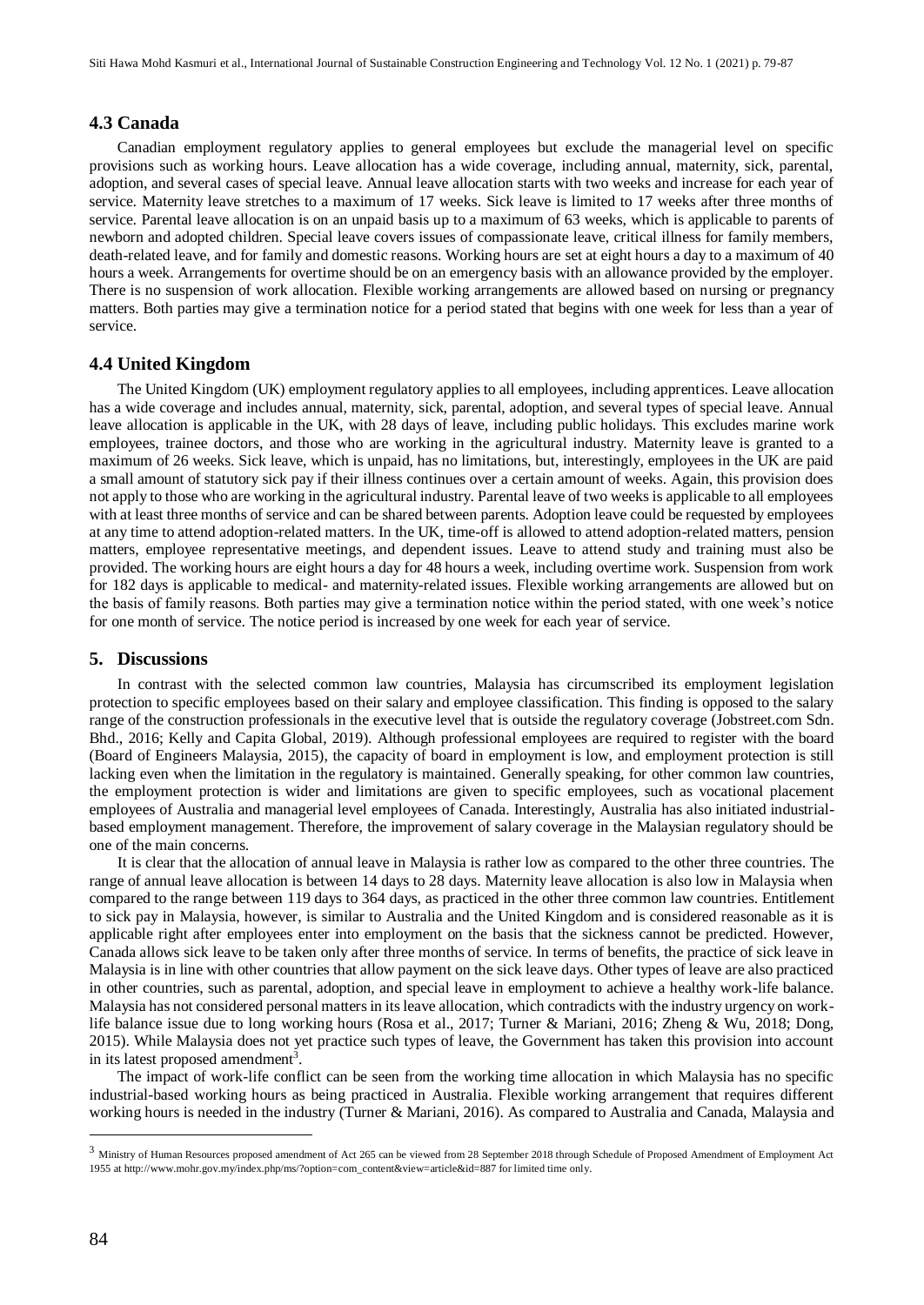UK have more working hours; being 48 hours a week, including any additional hours at the request of the employer. Interestingly, Australia has not made any limitation on additional hours. However, in the modern award system of Australia, the industry is allowed to locate its working requirements based on the industry's specific requirement where the nature of industry is encountered.

Malaysia has no provision for considering the work-life balance issues of its citizens in spite of the practices of other countries to promote this important dimension. There is no allocation of work suspension in Australia and Canada, but this provision is provided in the UK and Malaysia. However, the allocation in Malaysia is meant to manage disciplinary matters, unlike in the UK, which provides this facility to avoid termination for special needs. Clearly, this provision promotes employee motivation during unpredictable occasions. Poor employment practices, such as the issue of breastfeeding and pregnancy, has not been the minimum provision in Malaysia but is practiced in the UK. The need for this provision is in line with French and Strachan (2015), who highlighted the need for the related policy standard by considering the gender diversity workforce in the industry. Interestingly, the approach taken by the UK that allows salary payment during such leave supports employees financially, thus reduce inconvenient circumstances.

The notice of termination in Malaysia is considered high, with four weeks' notice being obligatory as compared to other countries. This circumstance points to a cultural difference, as in Malaysia, 'job-hopping' is considered the norm by many as compared to developed countries where the focus is more on skill and knowledge development within a longterm job.

#### **6. Conclusion**

Turnover issues clearly have a huge impact on both organisation and employee motivation. Malaysian employment regulatory lacks important components and requires improvements in its minimum employment provision, especially in terms of widening the coverage of employee protection. The specific characteristics of the construction industry, where different working hours are required as compared to other industries, can have a major impact on employees' work-life balance. This needs to be taken into serious consideration in the form of recommendations which allow improvements in such areas as the provision of flexible working arrangement, leave allocation, and specific employment provisions based on the industry and specific occupational groups. Generally, the employment-related policy makers should support such improvements with assistance from the industry and professional boards. Naturally, this effort will require time but with these kinds of improvements, the industry can focus on a better planning for its employees, leading to a reduction of employment issues that negatively impact the industry. This paper has a limitation on data coverage, focusing only on selected common law countries. It is recommended that future research may be extended to other geographical regions or economic classifications.

## **Acknowledgement**

The authors would like to thank the funding body of this research; Bestari Perdana Research Grant from Universiti Teknologi MARA, Malaysia. (File No: 600-IRMI/PERDANA 5/3 BESTARI (071/2018).

### **References**

Board of Engineers Malaysia. Registration of Engineers Act 1967 (2015)

CIDB Malaysia. (2016). *Final Report Public Perception*. Retrieved from https://www.google.com/url?sa=t&rct=j&q=&esrc=s&source=web&cd=1&ved=0ahUKEwiY0d6RwPvVAhVBqY8K HR8WAEAQFggnMAA&url=http%3A%2F%2Fwww.cidb.gov.my%2Fimages%2Fcontent%2Fpdf%2Fstatistik%2FP UBLIC-PERCEPTION-2015.pdf&usg=AFQjCNFuUBnFQD3YLs3VWVeOedboFaTP8g

CIDB Malaysia. (2018). *Securing Improvement in the Health & Safety Performance of Malaysia's Construction Industry*. *CIDB Tecnical Publication No: 183*

Daykin, A., Clement, C., Gamble, C., Kearney, A., Blazeby, J., Clarke, M., … Shaw, A. (2018). "Recruitment, recruitment, recruitment" - the need for more focus on retention: A qualitative study of five trials. *Trials*, *19*(1), 1–12. https://doi.org/10.1186/s13063-018-2467-0

Economic PLanning Unit. (2015). *Eleventh Malaysia Plan 2016-2020 Anchoring Growth On People*

French, E., & Strachan, G. (2015). Women at work! Evaluating equal employment policies and outcomes in construction. *Equality, Diversity and Inclusion: An International Journal*, *34*(3), 227–243.<https://doi.org/10.1108/EDI1120130098>

Gao, X., Wen, J., & Zhang, C. (2019). An Improved Random Forest Algorithm for Predicting Employee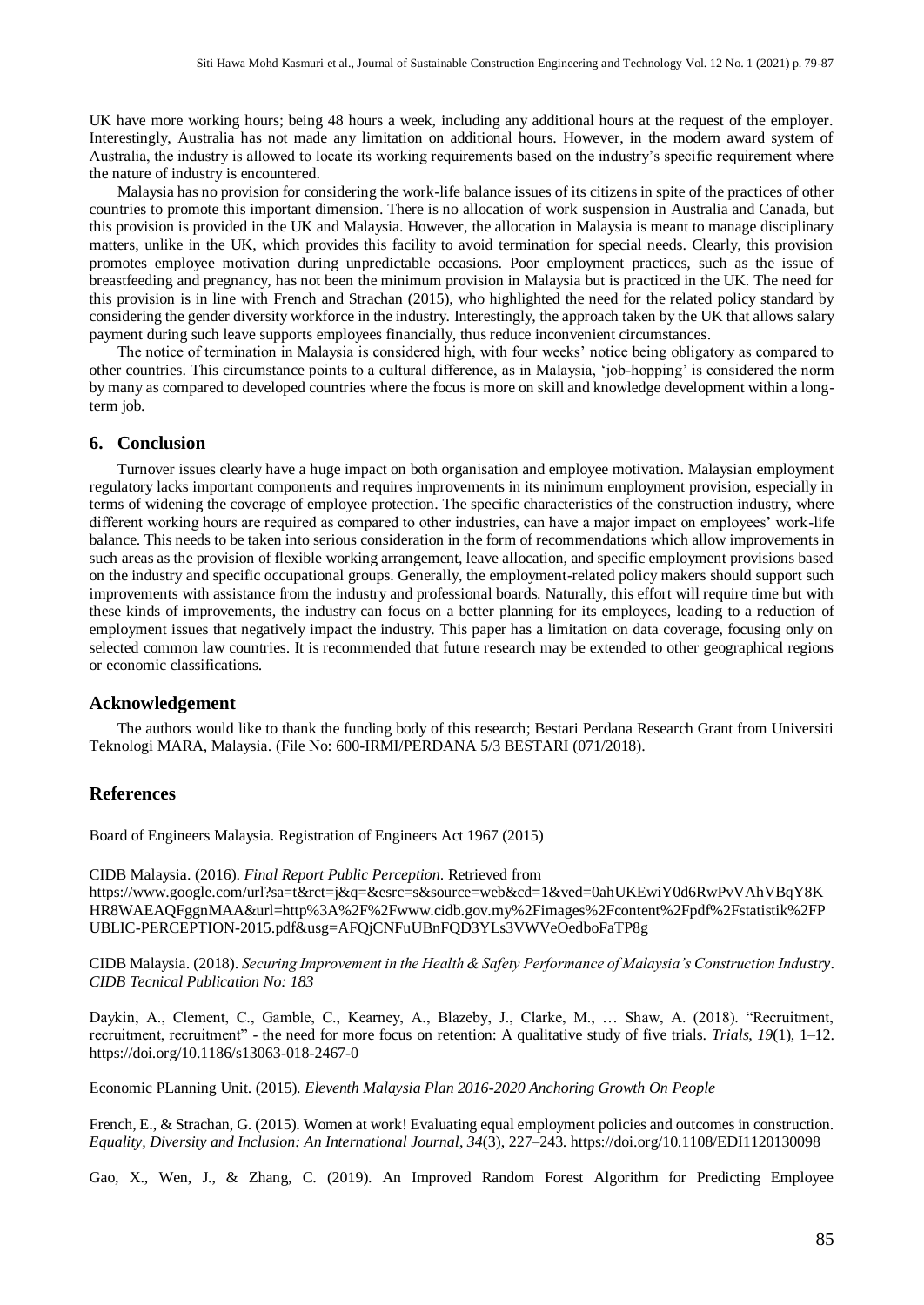Turnover*Mathematical Problems in Engineering*, *2019*. https://doi.org/10.1155/2019/4140707

Gudiene, N., Banaitis, A., Podvezko, V., & Banaitiene, N. (2014). Identification and evaluation of the critical success factors for construction projects in Lithuania: AHP approach. *Journal of Civil Engineering and Management*, *20*(3), 350– 359. https://doi.org/10.3846/13923730.2014.914082

Harris, J., Naoum, S. G., Rizzuto, J., & Egbu, C. (2020). Gender in the Construction Industry: Literature Review and Comparative Survey of Men's and Women's Perceptions in UK Construction Consultancies. *Journal of Management in Engineering*, *36*(2). https://doi.org/10.1061/(ASCE)ME.1943-5479.0000731

Hsieh, H.-F., & Shannon, S. E. (2005). Three Approaches to Qualitative Content Analysis, *15*(9), 1277–1288. https://doi.org/10.1177/1049732305276687

Hussain, M., & Khan, M. S. (2018). Organizational justice and turnover intentions : probing the Pakistani print media sector. *Evidence-Based HRM: A Global Forum for Empirical Scholarship*. https://doi.org/10.1108/EBHRM-04-2018- 0030

Jobstreet.com Sdn Bhd. (2016). *Salary Report 2019*

Kelly and Capita Global. (2019). *Malaysia 2018/19 Salary Guide*. Retrieved from https://www.kellyservices.com.my/media/kellymalaysianew/images/salary-guide.pdf

Klundert, J. Van De, Broek, J. V. D.- Van Den, & Yesuf, E. M. (2018). ' We are planning to leave , all of us '— a realist study of mechanisms explaining healthcare employee turnover in rural. *Human Resource for Health*, *16*(37), 1–14

Korff, V. P., Balbo, N., Mills, M., Heyse, L., & Wittek, R. (2015). The impact of humanitarian context conditions and individual characteristics on aid worker retention. *Disasters*, *39*(3), 522–545. https://doi.org/10.1111/disa.12119

Krippendorff, K. (2004). *Content Analysis An Introduction to Its Methodology*. *SAGE Publications* (Second Edi). USA. https://doi.org/10.1103/PhysRevB.31.3460

Omran, A., Kadir, A. H. P., & Omran, A. W. (2010). Critical Success Factors That Influencing Safety Program Performance in Malaysian Construction Projects: Case Studies. *Journal of Academic Research in Economics (JARE)*, *2*(1), 124–134

Reuben, T. C. (2019). Attrition analysis and retention strategies among staff nurses – A survey study. *Indian Journal of Community Health*, *31*(2), 257–262

Rosa, J. E., Hon, C. K. H., Xia, B., & Lamari, F. (2017). Challenges, success factors and strategies for women's career development in the australian construction industry. *Construction Economics and Building*, *17*(3), 27–46. https://doi.org/10.5130/AJCEB.v17i3.5520

Scanlan, J. N., & Still, M. (2019). Relationships between burnout, turnover intention, job satisfaction, job demands and job resources for mental health personnel in an Australian mental health service. *BMC Health Services Research*, *19*(1), 1–12. https://doi.org/10.1186/s12913-018-3841-z

Townsend, K., Lingard, H., Bradley, L., & Brown, K. (2011). Working time alterations within the Australian construction industry. *Personnel Review*, *40*(1), 70–86. https://doi.org/10.1108/00483481111095528

Turner, M., & Mariani, A. (2016). Managing the work-family interface : experience of construction project managers. *International Journal of Managing Projects in Business*, *9*(2), 243–258. https://doi.org/10.1108/IJMPB-07-2015-0057 Valle, M. A., & Ruz, G. A. (2015). Turnover prediction in a call center: Behavioral evidence of loss aversion using random forest and na??ve bayes algorithms. *Applied Artificial Intelligence*, *29*(9), 923–942. https://doi.org/10.1080/08839514.2015.1082282

Willard-Grace, R., Knox, M., Huang, B., Hammer, H., Kivlahan, C., & Grumbach, K. (2019). Burnout and Health Care Workforce Turnover. *Annals of Family Medicine*, *17*(1), 36–41. https://doi.org/10.1370/afm.2338

Zaheer, S., Ginsburg, L., Wong, H. J., Thomson, K., Bain, L., & Wulffhart, Z. (2019). Turnover intention of hospital staff in Ontario, Canada: exploring the role of frontline supervisors, teamwork, and mindful organizing. *Human*